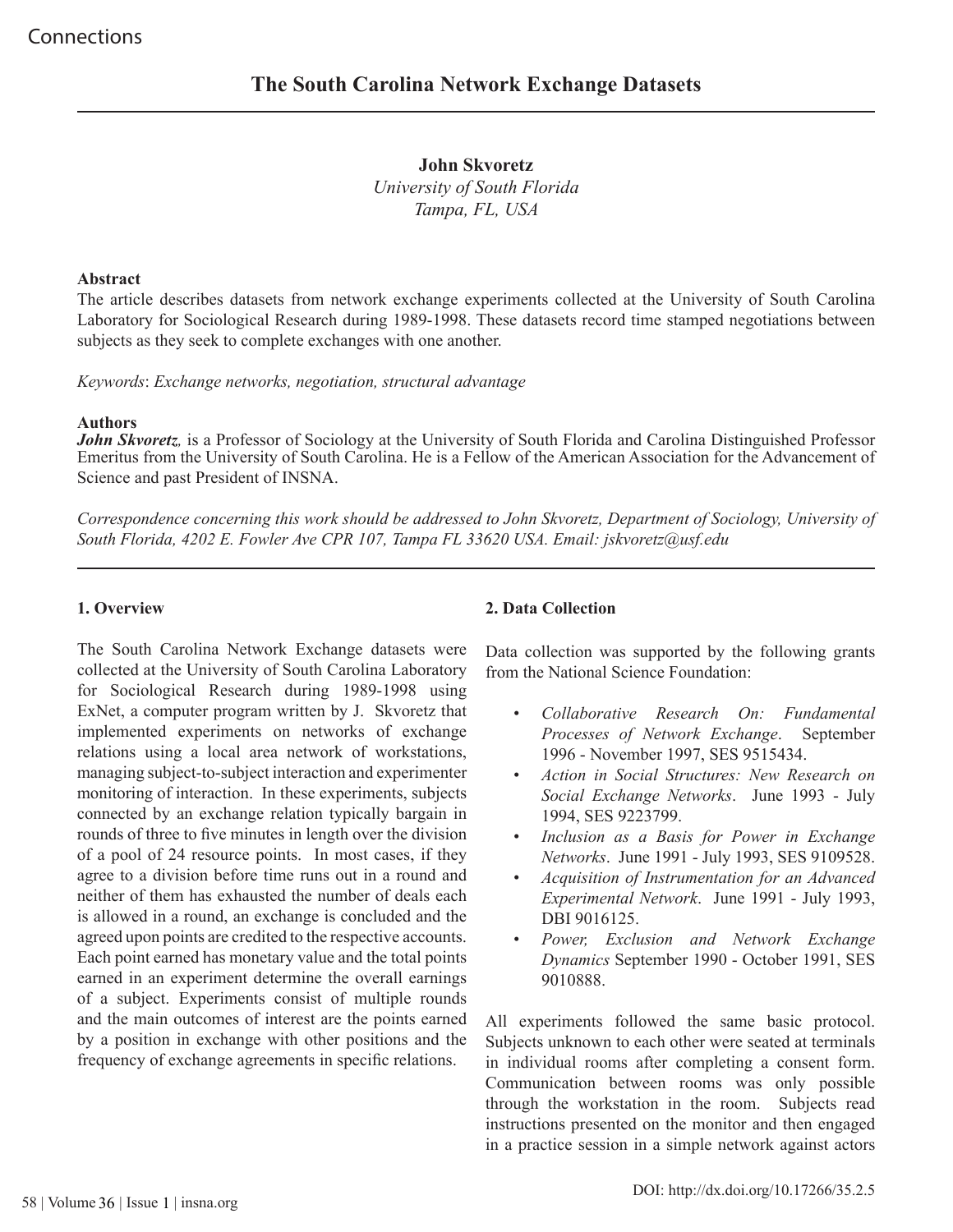simulated by an unsophisticated computer algorithm. A lab assistant monitored this training and practice stage to answer any questions. (In some later experimental runs a short quiz was part of the training session). After this stage, the experiment began and usually consisted of a known number of periods divided into a known number of rounds with the understanding that subjects would change positions in the network between periods. In full information conditions, a chart of the network was prominently displayed next to the monitor so that subjects could locate their current position and the positions occupied by partners and third parties. All "moves" in all negotiations were recorded and time stamped. A round ended when the 3 or 5 minutes allocated to a round ran out or a configuration of agreements, that is, exchanges, was completed that meant that no more exchanges could be made in that round. At the conclusion of the experiment subjects were paid based on the total number of points they earned. Subjects were instructed to try to earn as many points as possible.

### **3. Data Files and Formats**

Individual data files are text files with a DAT extension and have the following organization. Each record begins with one of five identifiers: IA, IB, IC, ID, or D. The first four refer to records with initialization information. The fifth signifies a data record. The record identified by IA lists the network name, the id of the run, and the number of ties in the network. The record identified by IB list s the number of subjects and the number of periods. The record identified by IC is a list of elements, each element a list of five items: two positions that are connected to each other in alphabetical order, a number indicating the structural contrast holding between the two positions, a number indicating the presumptive advantage of the first position over the second position (+1 if advantaged, 0 if no advantage, -1 if disadvantaged), and a number indicating the advantage of the second position over the first position (again +1 if advantaged, 0 if no advantage, -1 if disadvantaged). The record identified by ID stipulates the rotation of subjects through positions by periods so if there are k periods, the first k entries are the positions occupied by the first subject in period 1 through period k, the next k entries are the positions occupied by the second subject in period 1 through period k and so on. Records IC and ID end with \$\$.

Records identified by D have eight elements following D: period (number), round (number), deal-number (number), sender (position letter), receiver (position letter), sendershare (number), action-type (offer/O, counteroffer/C, offer-acceptance/A, offer-rejection/R, exchange/E) and time-of-action-from-round-beginning (seconds). An action is coded as an offer when it is the first action in a negotiation or it follows an action by the same negotiator in a pair before a response is made by the other negotiator in that pair. An action is coded as a counteroffer if it is an offer made in response to an offer by a partner before the partner takes another action. Acceptances and rejections are actions that respond to a particular offer by a partner without offering new terms. In most runs, exchange occurs when an offer made by one partner is accepted by the other partner and then confirmed by the first partner. However, in runs made after August 1996, the protocol was changed so that all offers were bona fide, that is, acceptance by the receiver completed the exchange. The change in protocol was occasioned in part by the increasing size and complexity of the networks investigated.

Here is one example.

|        | IA L4EIIE 021694B 3 |  |  |                 |  |  |  |  |  |                                       |  |
|--------|---------------------|--|--|-----------------|--|--|--|--|--|---------------------------------------|--|
| TB 4 1 |                     |  |  |                 |  |  |  |  |  |                                       |  |
|        |                     |  |  |                 |  |  |  |  |  | ICAB 1 -1 1 B C 1 0 0 C D 1 1 -1 \$\$ |  |
|        |                     |  |  | ID A B C D \$\$ |  |  |  |  |  |                                       |  |

|           |  |  |    |   | 3.24      |
|-----------|--|--|----|---|-----------|
|           |  |  |    |   | .35<br>3  |
|           |  |  | 22 | C | 5.43      |
| $\vert$ ) |  |  | 23 |   | .55       |
|           |  |  |    |   | 11<br>.∪9 |

The network name is L4EIIE, and its entry in the "Guide" describes it as a network of four positions connected as depicted below with experienced actors in the A and D positions and inexperienced actors in the B and C positions. The run-id is 021694B which is the date of the run (February 16, 1994) with B signifying that it was the second run of that day. There are three ties in the structure, four actors and only one period. Positions A and B are structurally distinct and A is disadvantaged over B while B is advantaged over A with respect to the first (1) and only structural contrast. Positions B and C are not structurally distinct with respect to the first (or any) structural contrast and so B is coded as having 0 advantage over C and C as having 0 advantage over B. Positions C and D are structurally distinct (in the same way that A and B are) with respect to the first structural contrast with C having advantage over D and D being disadvantaged over C. Since there is only one period there is no rotation so subject 1 occupies position A throughout the run, subject 2 occupies position B, etc. The first data record says that in period 1, round 1, deal-number 1, the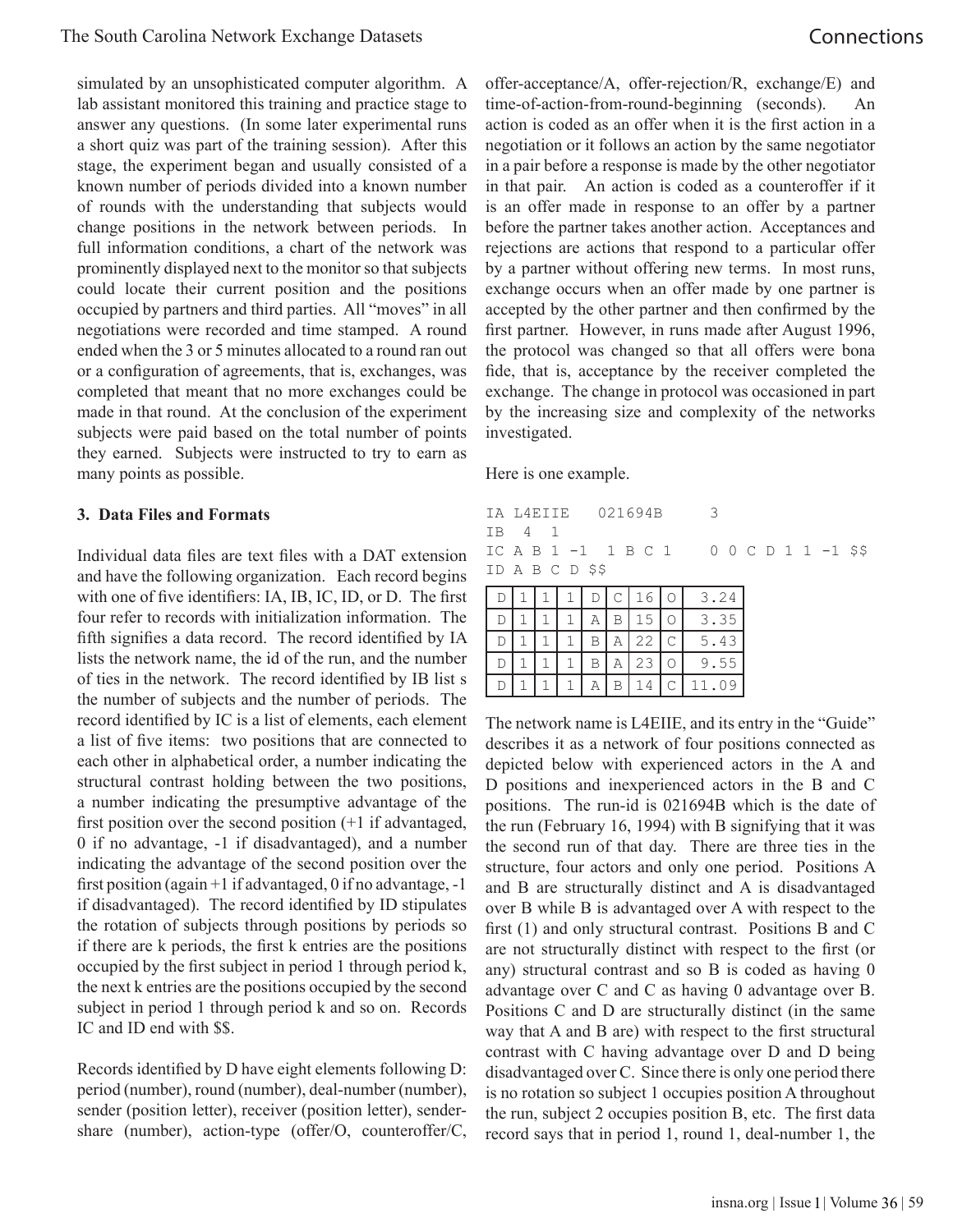# **Connections**

subject in position D sent an offer to C in which the share to D was 16 points (and so the share to C was 24-16=8 points) at the 3.25 second mark. The second data record says that in period 1, round 1, deal-number 1, A sent an offer to B for a share of 15 to A (and so 9 to B) at the 3.35 second mark. The third data record says that B sent a counteroffer to A for a share of 22 to B (and so 2 to A) at the 5.43 second mark. The fourth record says that B revised his/her offer upward at the 9.55 second mark to A for a share of 23 to B (and so 1 to A).



The network name is BORG, and its entry in the "Guide" describes it as a network of six positions connected as in the figure below. The run-id is 041994B which is the date of the run (April 19, 1994) with B signifying that it was the second run of that day. There are six ties in the structure, six actors and six periods. All pairs of positions are structurally distinct from one another so there are a total of 6 structural contrasts. Positions A and B are in the first structural contrast and A is disadvantaged over B while B is advantaged over A. Positions B and C are in

the second structural contrast with B advantaged over C and C disadvantaged over B. Positions C and D are in the third structural contrast with C advantaged over D and D disadvantaged over C and so on. The ID record stipulates the rotation: subject1 starts in position F in period 1, moves to position C in period 2, then A in period 3, then E in period 4, then B in period 5, and ends in position D in period 6, while subject2 starts in position C, moves to F, then B, then D, then A, and ends in E and so on. The first data record says that in period 1, round 1, deal-number 1, the subject in position B sent an offer to A in which the share to B was 20 points (and so 4 to A) at the 7.36 second mark.



Here is another example.

| IA BORG                                                                         |  |  |  | 041994B |  | h |  |  |  |  |  |  |  |  |  |  |  |  |  |
|---------------------------------------------------------------------------------|--|--|--|---------|--|---|--|--|--|--|--|--|--|--|--|--|--|--|--|
| TB 66                                                                           |  |  |  |         |  |   |  |  |  |  |  |  |  |  |  |  |  |  |  |
| IC A B 1 -1 1 B C 2 1 -1 C D 3 1 -1 C F 4 1 -1 D E 5 1 -1 D F 6 1 -1 \$\$       |  |  |  |         |  |   |  |  |  |  |  |  |  |  |  |  |  |  |  |
| ID F C A E B D C F B D A E A E F C D B B D C F E A E A D B F C D B E A C F \$\$ |  |  |  |         |  |   |  |  |  |  |  |  |  |  |  |  |  |  |  |
|                                                                                 |  |  |  |         |  |   |  |  |  |  |  |  |  |  |  |  |  |  |  |

|  |  |    | 20 | 7.36  |
|--|--|----|----|-------|
|  |  |    |    | 9.72  |
|  |  |    | 21 | 10.93 |
|  |  | Е. |    | 12.96 |